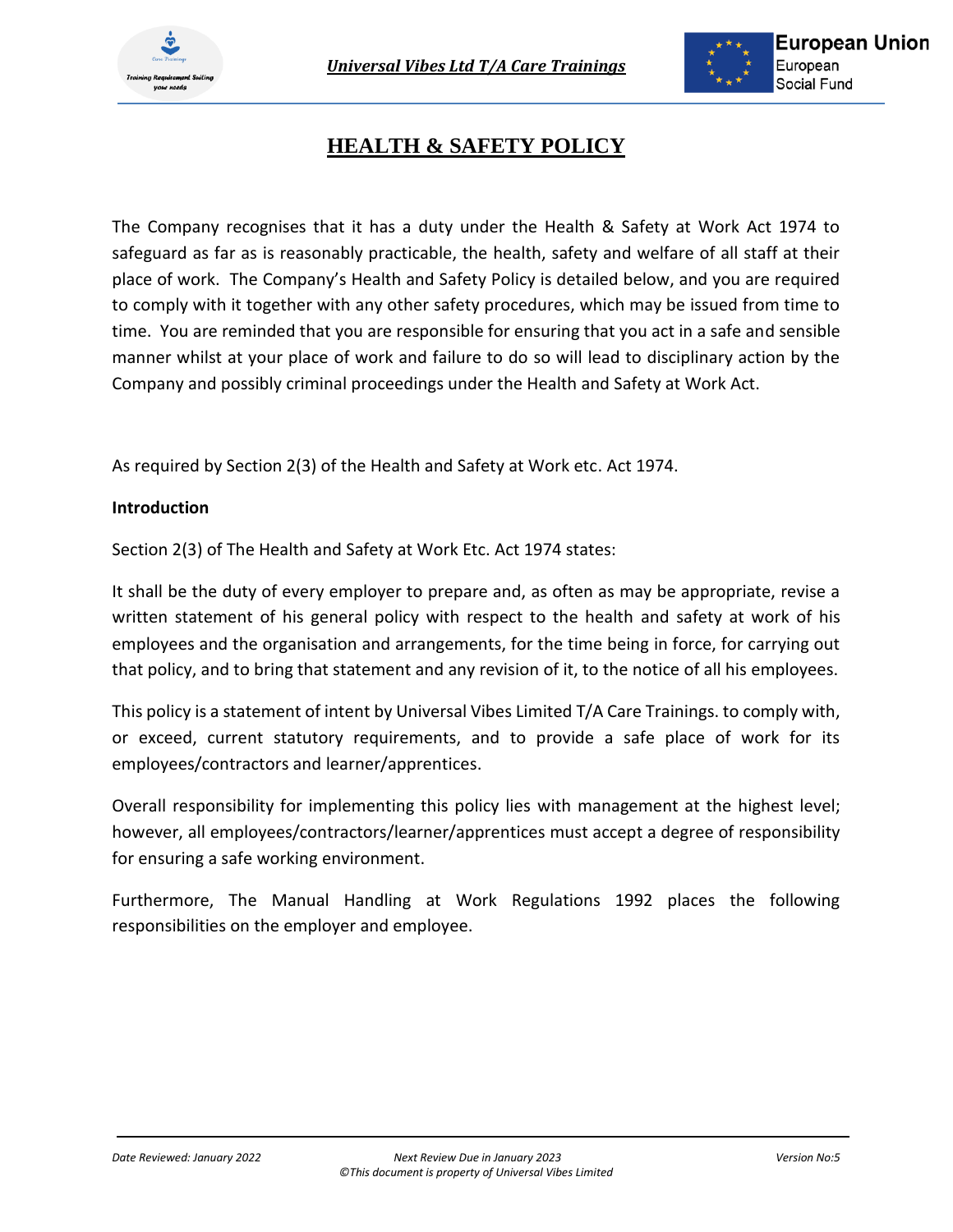

## **Training Centre**

To ensure,' as far as is reasonably possible', a safe working environment for all employees/contractors/learner/apprentices. Please ask for Health and Safety Questionnaire and Employers Liability prior to register learner/apprentice from a particular Employer.

To take all reasonable steps to avoid the employee/contractors/learner/apprentice having to undertake hazardous manual handling, journeys during the time not safe for the learner/apprentice/staff/contractor.

To provide or ensure the provision of appropriate equipment and training on such equipment where a potentially hazardous manual handling operation has been identified. To train learner/apprentices on use of equipment's e.g. Photocopier, computer, printer etc.

## **Contractor/ Employee**

To ensure 'so far as is reasonably possible', that they do not place themselves in a hazardous manual handling situation or use of any office equipment that they are not familiar with.

To accept initial and ongoing training on such equipment.

## **Learner/apprentice**

To ensure not to use any office equipment that they are not familiar with. Not to leave premises without informing tutor/assessor

## **GENERAL STATEMENT OF INTENT**

The Company accepts its responsibilities under The Health and Safety at Work Etc. Act 1974, to ensure, as far as is reasonably practicable, the health, safety and welfare of all its employees and any others who may be affected by its activities.

It is the policy of this Company to give prompt attention to all aspects of health and safety at work and the company firmly believes that these responsibilities are equally as important as its other business functions.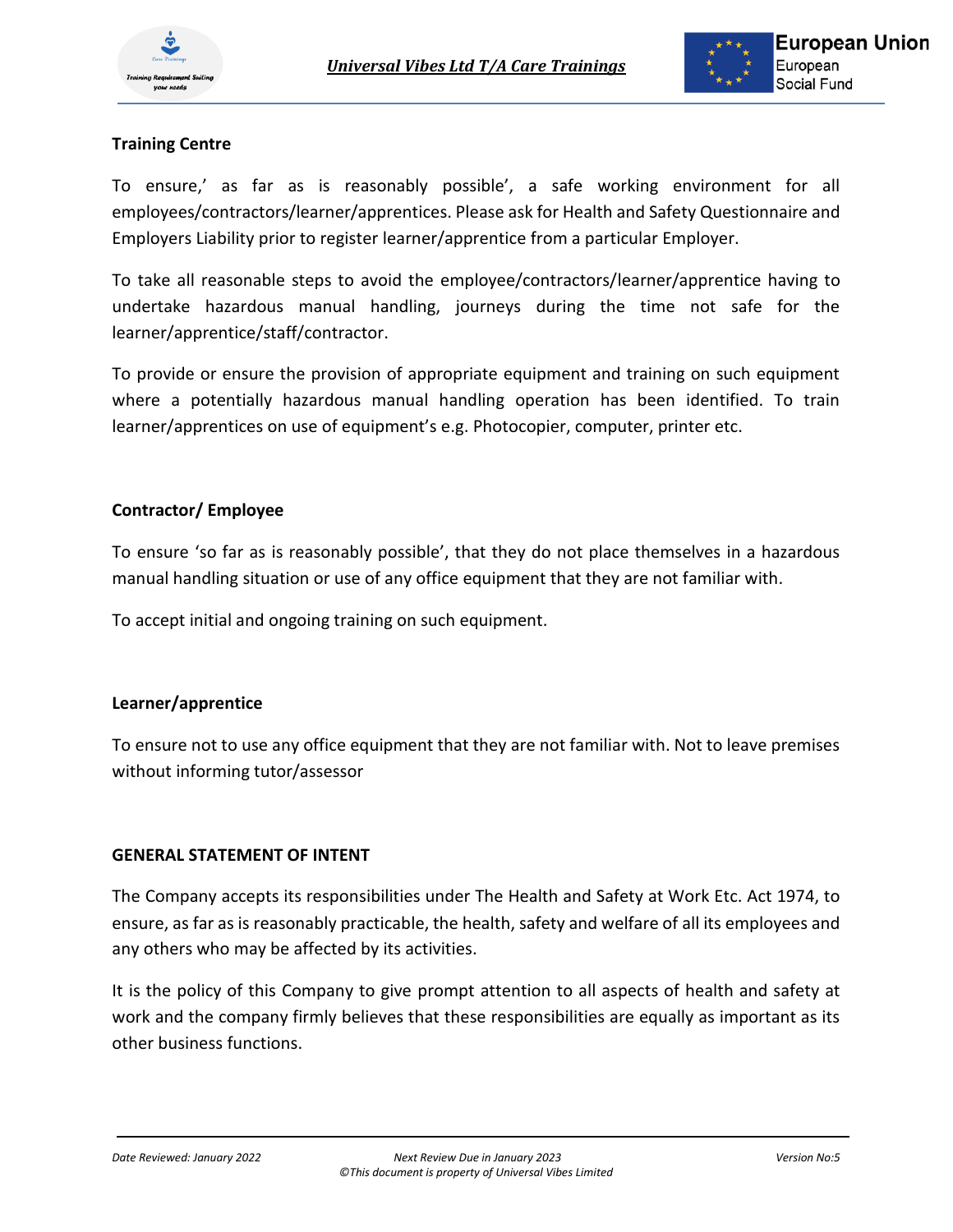

In particular the Company will give the attention to the provision and maintenance of:

- Safe plant, equipment and systems of work.
- Safe arrangements for the use, handling, storage and transportation of articles and substances.
- A safe place of work including access to it and egress from it.
- Adequate welfare facilities.
- Adequate information, instruction, training and supervision.
- Suitable means of identifying, assessing, eliminating or controlling potential hazards.

As Directors of this company, we have the health, safety and welfare of its employees/contractors and learner/apprentices in mind. We are convinced that our working together and accepting our own individual levels of responsibility, we shall achieve the aims of this policy, namely the health and safety and welfare of all company employees/contractors and learner/apprentices.

## **Health and Safety Stages for learner/apprentices:**

#### **Stage 1: Pre – entry**

- 1. Health and Safety questionnaire requested to be filled by employers requesting the Health and Safety procedures followed at workplace.
	- a.The Health and Safety Questionnaire is to be filled in by the Assessor/ Health and safety officer/Centre Manager / Centre Co-Ordinator.
	- b. The form needs to be filled in at the site of employer and employer should take the Universal Vibes Limited T/A Care Trainings. Personnel through the premises whilst the personnel filling the form in.
	- **c.**The form can be handwritten or typed up and then signed by employer or Health and Safety personnel at employers and Universal Vibes Limited T/A Care Trainings. personnel**.**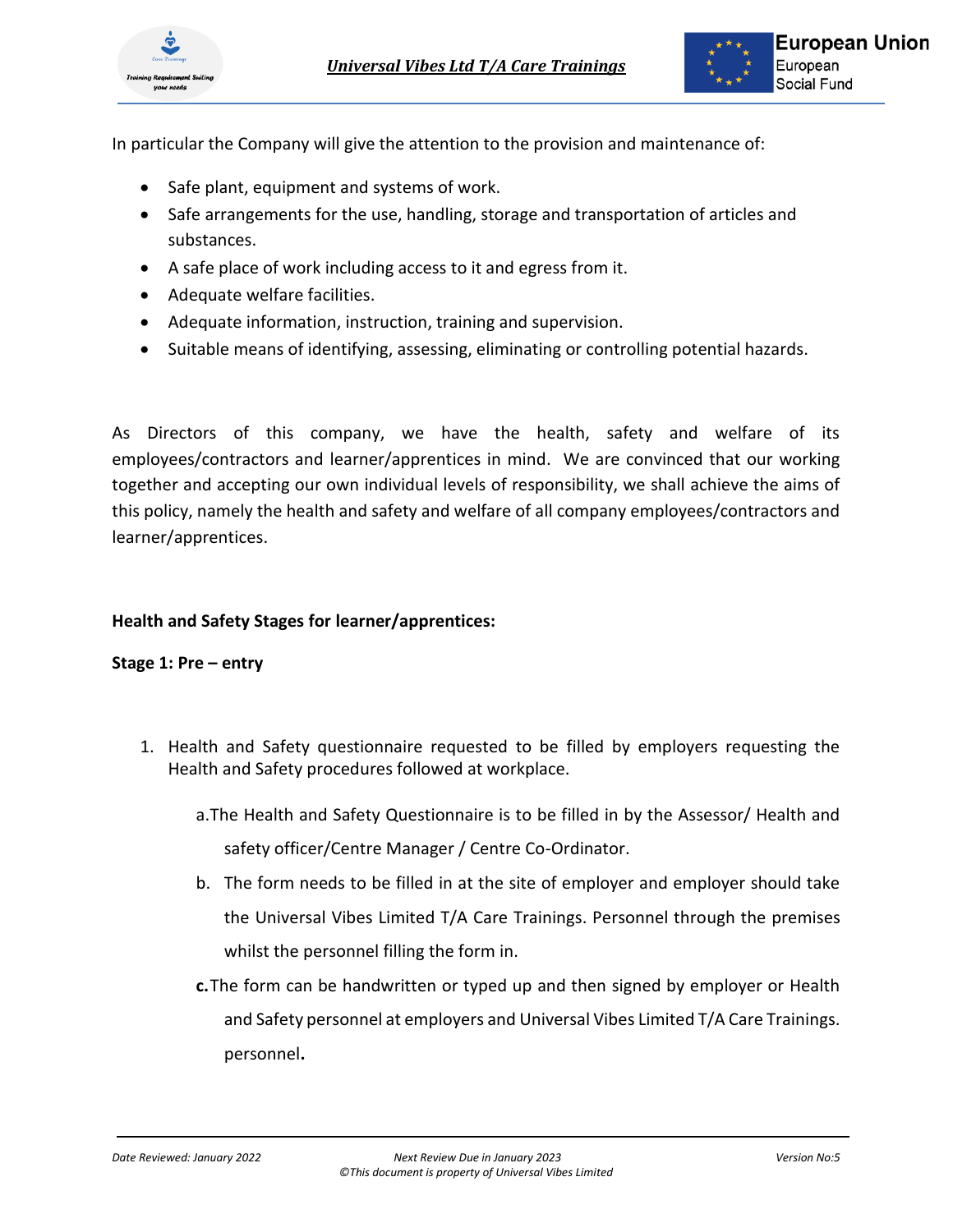

2. Employers Liability insurance requested prior to enrolling learner/apprentices on course **Stage 2: Registration** 

- 1. At registration learner/apprentices are requested to fill in the health and safety questionnaire
- 2. This will give indications of any risk
- 3. If any additional information required from Employer pertaining to learner/apprentice risk is requested at this stage

## **Stage 3: Induction**

- 1. At induction learner/apprentice are given Induction on following to promote health and safety:
	- a. Health and Safety policy
	- b. Fire Safety procedure
	- c. Accident and emergency procedure
	- d. Non-Attendance procedure
	- e. Code of Behaviour

## **Stage 4: Ongoing**

- 1. In regular reviews during course reviews Health and Safety is reviewed as well.
- 2. Any news related to health and safety for learner/apprentices at Universal Vibes Limited T/A Care Trainings. are posted via newsletter to all learner/apprentices.
- 3. Learner/apprentices are kept well informed of the updates on any construction or health and safety hazards at Universal Vibes Limited T/A Care Trainings.

## **Stage 5: Exit training:**

Universal Vibes Limited T/A Care Trainings. also provides short courses at a reduced rate for QCF learner/apprentices on Food and Hygiene and Health and Safety.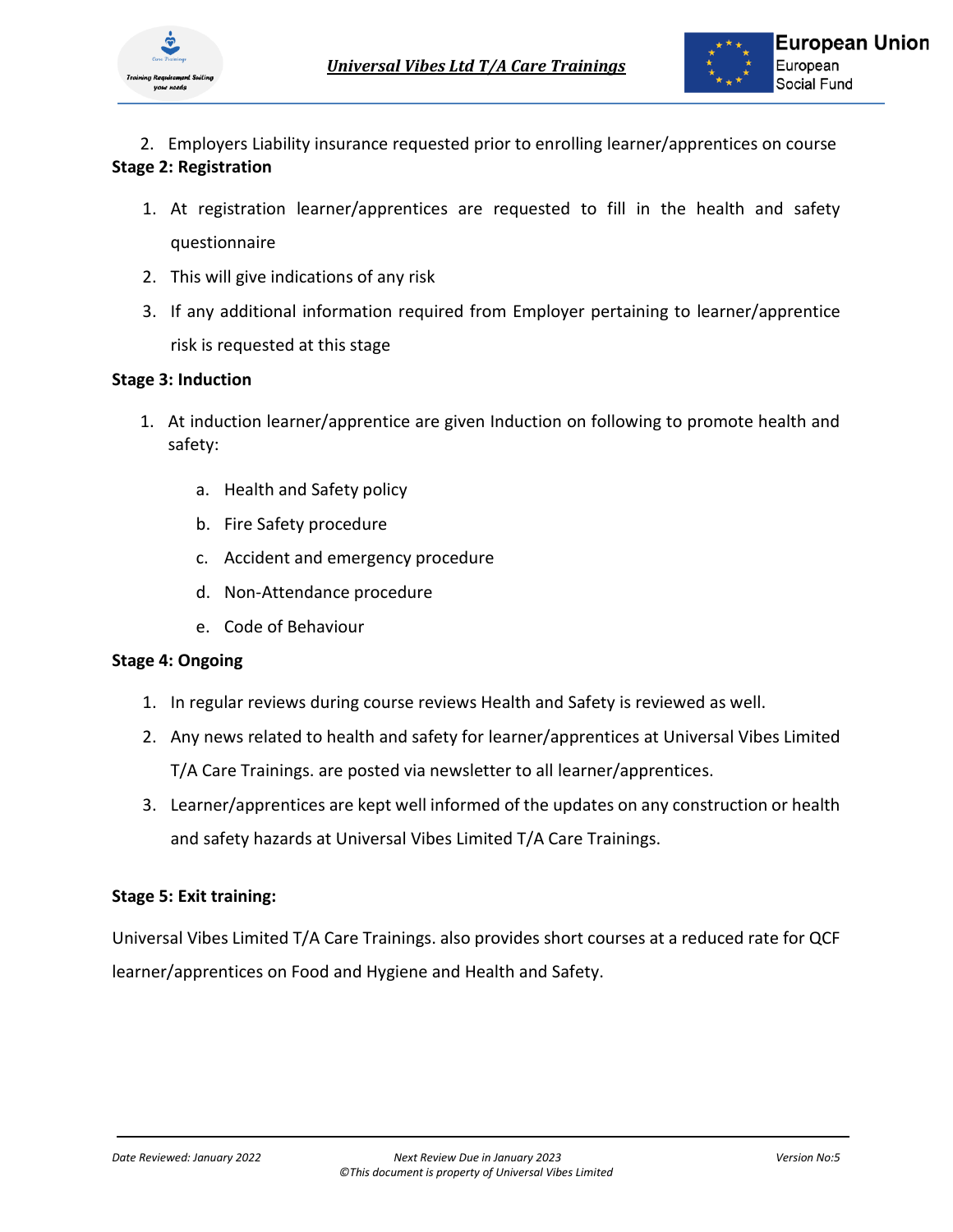

## **ACCIDENT/INCIDENT REPORTING PROCEDURE**

#### **INTRODUCTION**

This procedure outlines the steps to be taken following an accident or incident which takes place either;

On company premises or

On an employment premises or whist carrying out learning activity.

And which involves personal injury to:

An Assessor and internal verifier.

A learner/apprentice.

Any other person affected by the work of a learner/apprentice/Universal Vibes Limited T/A Care Trainings. contractor or employee

It is important that all accidents, however minor, are reported promptly in order that they can be investigated, and corrective action taken to prevent recurrence.

This procedure should be read in conjunction with the guidance notes to the Reporting of Injuries, Diseases and Dangerous Occurrence Regulation 1995, which are appended to this procedure.

#### **RESPONSIBILITIES**

#### **Injured Person**

Tutor/ Assessor responsible for injured learner/apprentice

Summon first aid or medical assistance if required.

Report immediately to Centre Co-Ordinator giving full details if possible. If this is not possible a report should be made at the first opportunity.

#### **FIRST AIDER**

Offer immediate medical assistance.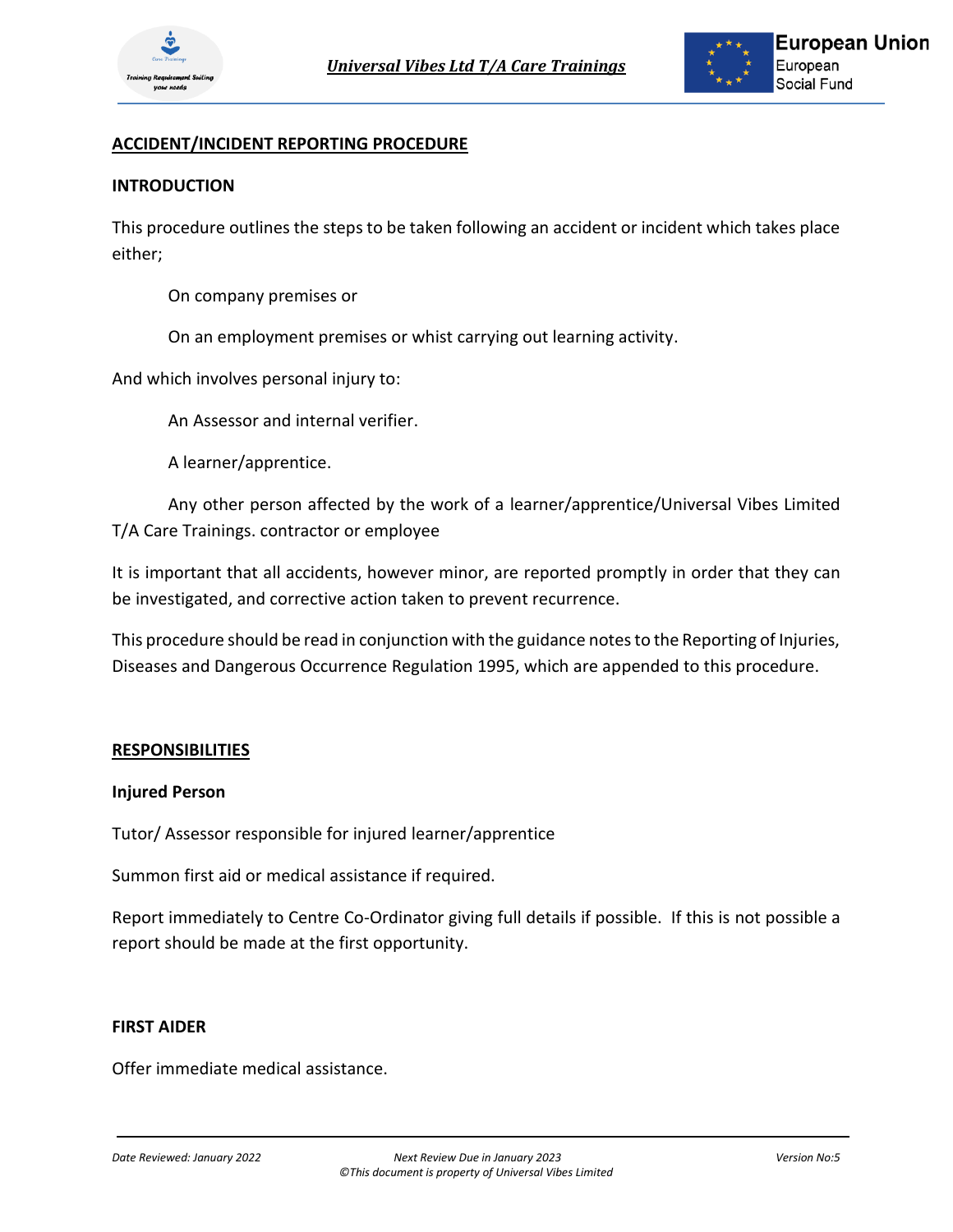

## **Centre Co-Ordinator**

Complete accident book and accident report form. Notify Management as soon as possible

#### **MANAGER**

Investigate accident or incident and pass on details to third parties if required

#### **PROCEDURE**

Following an accident:

The nearest qualified first aider will be called to offer assistance if required.

If a first aider is not available or the accident occurs on a learner/apprentice's employment premises, qualified medical help (ambulance or doctor) should be sought in assistance with Employers on sight.

If, in the opinion of the first aider, the injured party requires hospital treatment, the first aider, Centre coordinator or manager concerned will.

- Arrange company transport to hospital or
- Call an ambulance stating full address of location

The Centre – Co-Ordinator or other designated person will enter details of the accident in the accident report book and will complete the company accident report form. The completed report form will be returned to the manager responsible for the area in which the accident occurred or the manager responsible for the learner/apprentice/personnel involved as soon as is reasonably possible. The supervisor will also notify the appropriate manager by telephone or in person as soon as is possible.

Accidents will be promptly investigated by the appropriate manager or care supervisor, assisted by safety representatives or advisors if required. The investigation will endeavour to establish the cause of the accident or incident and ensure that remedial action is taken to prevent recurrence.

The responsible manager will pass on reports to appropriate third parties (LSC) as required after consultation with senior management and external safety advisors if though necessary. Reports to the health and safety executive will be in accordance with current statutory requirements.